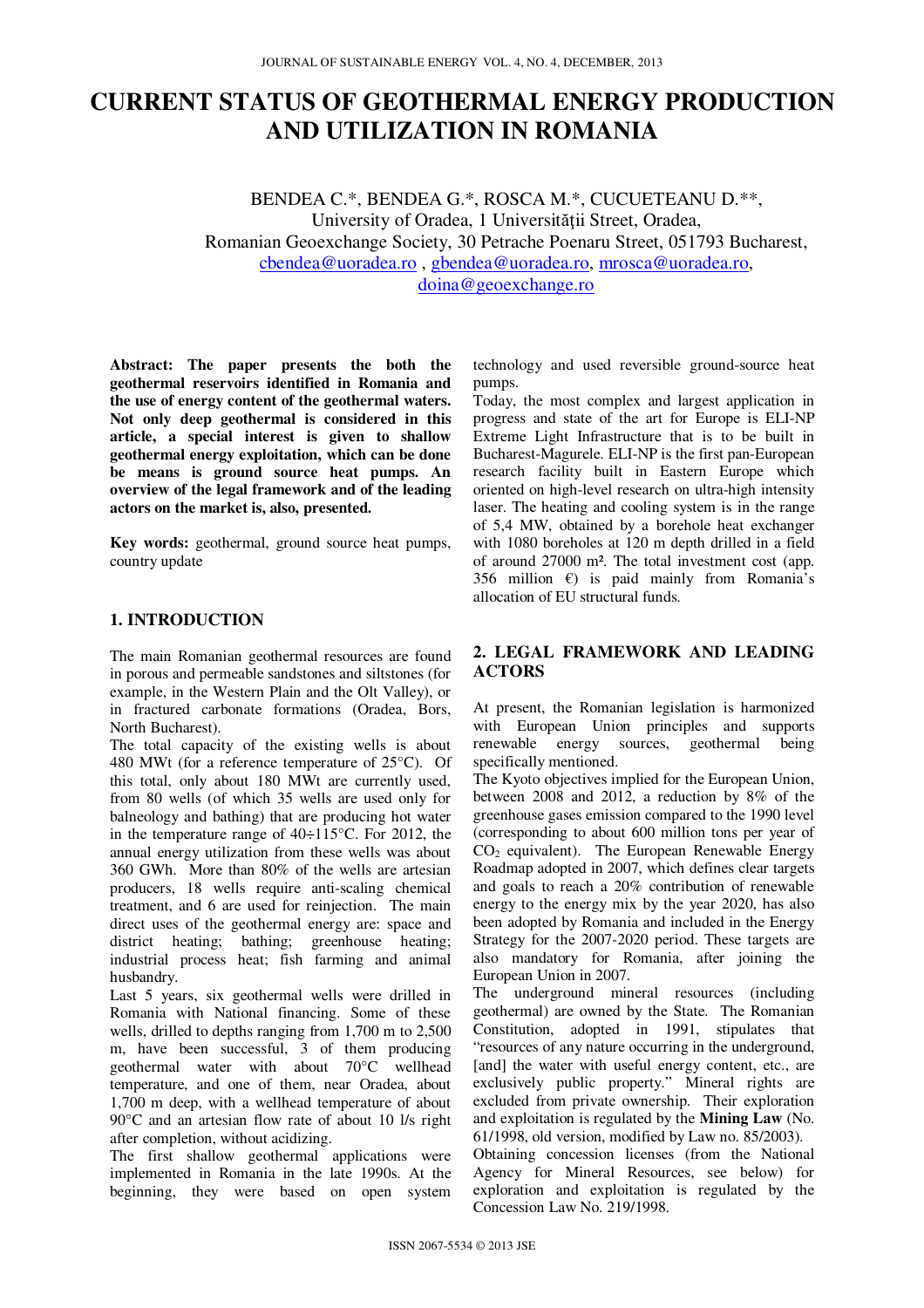The **Environment Protection Law** (No. 137/1995 old version, modified by Law No. 265/2006), stipulates that the activity of drilling wells for underground fluid production is subject to the environmental authorization procedure. Only water wells for domestic use (residential areas, family houses) with depths of less than 50 m are exempted from this procedure. Wells for (vertical loop) borehole heat exchangers are not specifically mentioned (this is still an unusual technical solution in Romania, most ground source heat exchangers are horizontal, being less expensive). The drilling process is still under the incidence of the Environmental Protection Law for the storage and disposal of hazardous fluids (fuels, lubricants, drilling mud), as well as air and noise pollution.

The **Water Law** (No. 107/1996, old version, modified by Law No. 310/2004) regulates the use and protection of Romania's water resources. All waters ground and underground - belong to the state. They can be used free for drinking, washing, irrigation and other needs, even in small installations, but can not be sold. Otherwise, the right of using both ground and underground waters is subject of authorization. In order to stimulate the development of small and medium enterprises Law No. 346/2004 stipulates that for some small size works and activities (flow rates below 36  $m^3/h$ ) a notification at the Competent Authority is enough.

The **Thermal Energy Law** No. 325/2006 sets the general rules for district heating systems, and is intended to stimulate the use of renewable energy sources, among which geothermal is specifically mentioned. According to this law, all district heating systems have to be public property, but the operation can be licensed to a specialized private company or to a public - private joint venture. The district heating company purchases heat from any producer (public or private), transports, distributes and supplies it to consumers.

The **Law for the Promotion of Energy Production from Renewable Energy Sources** No. 220/2008 regulates all aspects regarding the "green certificates" issued for electric energy produced from renewable energy sources, geothermal included. For 1 MWh electric energy produced from geothermal energy the producer receives now 2 green certificates. One additional green certificate is awarded for cogeneration systems. Unfortunately, the National Agency for Energy Regulation does not award, yet, any green certificates for geothermal power claiming that there are too few producers and not enough information to notify the European Commission. Some restrictive conditions apply, different for some renewable energy sources, mainly as minimum or maximum installed capacity and first year of operation. The green certificates can be sold on the Green Certificates Exchange. The maximum price for one green certificate was, for 2012, 55  $\epsilon$ . The producers of energy from fossil fuels have annual quotas of green certificates they have to acquire, function of their annual energy production, otherwise they have to pay a fine. These quotas are fixed for

each year until 2020, and increase every year. As the available green certificates are much below the demand, their selling price is the maximum one. At the end of the year, the money obtained from fines is distributed to the green energy producers proportional to the number of green certificates they sold, providing an additional income on top of the one from the certificates.

In the shallow geothermal domain the market outruns the national regulation framework for ground source heat pump applications. The **Law** No. 372/2005 on the **Energy Performance of Buildings** that transposed the EPBD into the national legislation is applicable since January 1, 2007. It contains a mandatory request regarding the presence of heat pumps as an alternative in the feasibility study for new buildings larger than 1.000 m<sup>2</sup>. In fact, this provision is not yet applicable, because the responsible with awarding construction licenses, the local authorities, lack the knowledge and the management structure for analyzing this kind of feasibility studies.

The *National Agency for Mineral Resources* (NAMR), established in 1993, is the regulatory authority to administer the mineral resources, as well as the Competent Authority which coordinates the mining operation under the Mining Law, according to the provisions of the Concession Law. In particular, the Agency is authorized to institute hydro-geological protection perimeters, for the underground waters (mineral and thermo-mineral), to negotiate the terms and conclude agreements for the exploration and production of mineral resources and to select, finance, and follow up on all geological exploration and exploitation works for geothermal resources.

The Order No. 97/20.05.2008 of the President of NAMR on the technical instructions for classifying and assessing the resources/reserves of natural mineral water, therapeutic mineral water, geothermal water, gases that accompany them, and noncombustible gases defines all these mineral resources, and geothermal waters are defined as "renewable useful mineral substance, represented by the totality of underground water which have the role of transporting the heat from the terrestrial crust, used for energy or as therapeutic mineral waters, with temperatures at the source higher than  $20^{\circ}$ C".

The *National Agency for Environment Protection*, established by the Governmental Decision no. 1625/23.12.2003, is the responsible authority under the Environment Protection Law. It has been intended to work so as to ensure a healthy environment, in line with Romania's economical development and its social progress. Its mission consists in ensuring a better environment for the present and future generations, through a continuous enhancement of air, soil and water quality.

The *National Administration "Romanian Waters"* is the competent authority under the Water Law. Its competence goes to surface waters of the public domain as regulated by the Law of Waters no. 107/1996, with their minor beds, shorelines and lake basins, as well as their natural resources and energy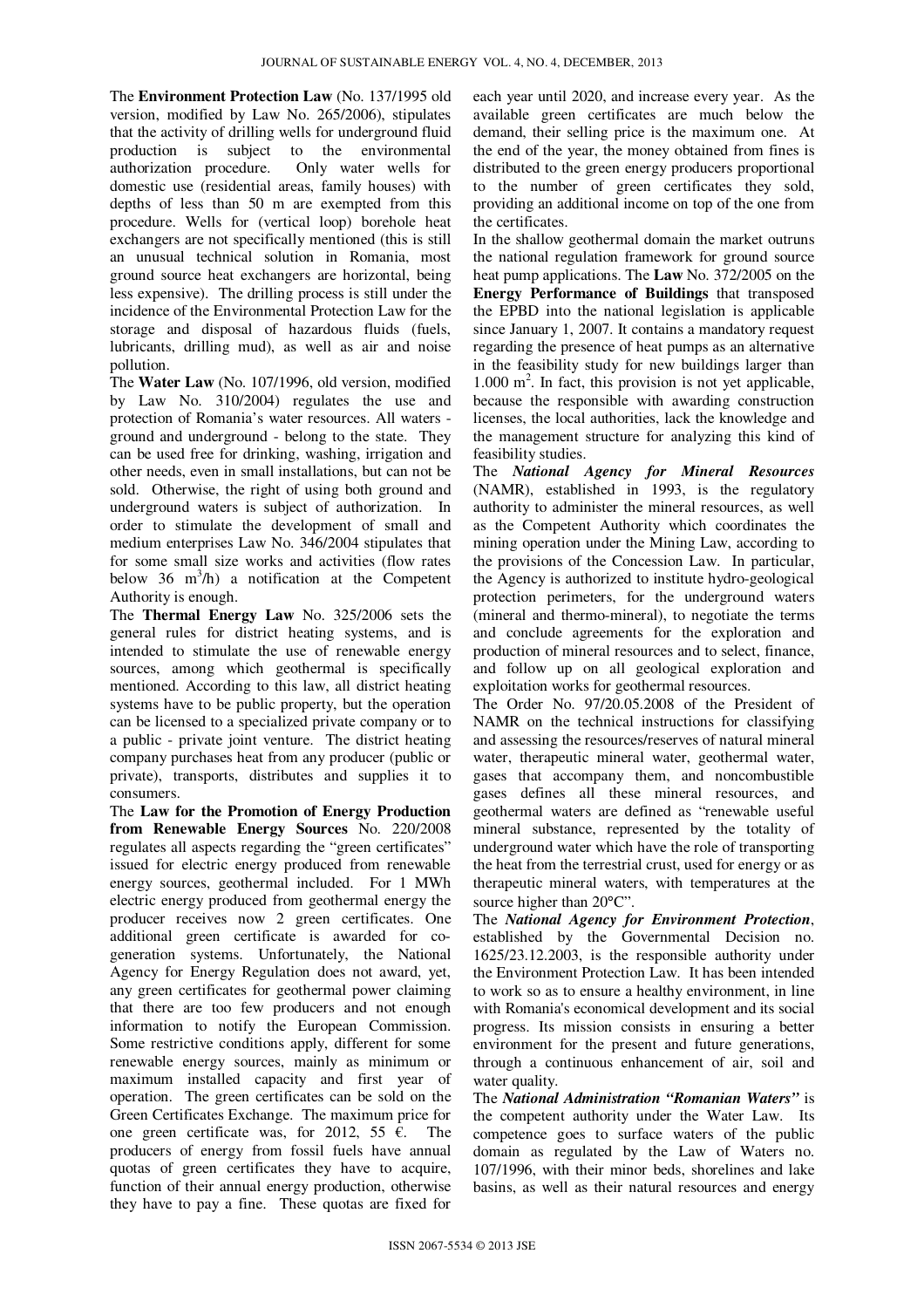potential, underground waters, sea-walls and beaches, dams, reservoirs and others.

The economic and technical operation and development of the energy sector (electric and thermal) is regulated, ruled, supervised and monitored by the *National Agency for Energy Regulation* (NAER), which was set up by an Emergency Ordinance in October 1998, as an independent and autonomous public institution. For electric energy, according to the current legislation, the National Power Transport Company (TRANSELECTRICA) has to purchase the entire available power produced from renewable resources at the price established by the NAER, based on the financial and economic assessment study. The competent authority for the Energy Efficiency Law was the *National Agency for Energy Conservation* (NAEC) which was included in NAER.

For thermal energy sold to a private commercial customer, the unit selling price is usually fixed by direct negotiation between the two parties. In case the customer is a public utility (e.g. district heating), the unit selling price has to be approved by the Local Council and also by the National Regulatory Agency for Local Administration.

There are two main companies in Romania currently exploiting geothermal resources, Transgex S.A. and Foradex S.A., which have the long term concession for practically all known geothermal reservoirs.

Transgex S.A. was established in 1970, having as main activities prospecting and geological exploration for mineral resources, by well drilling and mining works. Up to now, the company has drilled about 150 wells for geothermal water. Transgex S.A. Company was privatized in 2000. At present, as basic activity, Transgex S.A. is developing the use of geothermal energy for district heating in the towns of Oradea, Beius, Salonta, Marghita, as well as in the villages Livada, Sacuieni, Tasnad, Sinicolau de Munte, Santion. Geothermal energy is delivered in towns to block of flats, administrative institutions and economic agents, and in smaller communities to block of flats and administrative buildings, mainly in open loops.

Foradex S.A. is a large company privatized in 2008. The main part of its activity is drilling (in Romania and abroad). It has a Geothermal Department, has exploration or exploitation licenses in the southern (North Bucharest, Olt Valley) and south-western part of Romania, but not much information is available regarding its activities.

Turism Felix S.A. is a tourist company, owning most hotels in Felix Spa, near Oradea, as well as the geothermal wells and the exploitation license. The geothermal water is only used for health and recreational bathing.

A few other (smaller) companies have exploration or exploitation licenses for geothermal sources, the typical example being one low temperature well used for one or more swimming pools.

For shallow geothermal energy exploitation, by means of ground source heat pumps, there are many companies that install this kind of heating systems.

The largest company installing ground source heat pumps is ASA Holding located in Bucharest.

The University of Oradea is a state university established under this name in 1990, based on different higher education institutions of which the first started its activity in 1780. Some of its faculties have geothermal related training and/or research among their activities, such as the Faculty of Energy Engineering and Industrial Management, the Faculty of Environment Protection, the Faculty of Electrical Engineering and Information Technology, and the Faculty of Medicine and Pharmacy. The Department of Energy Engineering currently offers B.Sc. training in Engineering of renewable energy systems and M.Sc. training in Renewable Energies.

The Romanian Geoexchange Society is a non-profit organization established in 2002, whose objectives are to promote the HVAC GSHP systems, to create a national regulatory frame, to educate the users and to direct them to RES, to represent the Romanian market abroad and to present its achievements, to train the Romanian specialists, to contribute at the European training and certification frame for the 22 specialties involved in the domain of heating and cooling with geothermal heat pump (according IGSHPA) and to bring the Romanian technical and managerial experience into the European projects.

## **2. GEOTHERMAL RESOURCES IN ROMANIA**

In Romania, thermal springs are the only manifestation of geothermal resources. From prehistory to the present, the human community continued to live near and develop a variety of geothermal areas: Oradea, Felix Spa, Herculane Spa, Geoagiu, Calan, Caciulata, Mangalia (Cohut and Arpasi, 1995).

The first geothermal well in Romania was drilled in 1885 at Felix Spa, near Oradea. The well was 51 m deep, with a flow rate of 195 l/s and a temperature of 49°C. This first well is still in operation. It was followed by the wells drilled at Caciulata (in 1893 - 37°C), Oradea (in 1897 - 29°C) and Timisoara (in 1902 - 31°C).

The search for geothermal resources for energy purposes began in the early 60's, based on a detailed geological program for hydrocarbon resources (that had extensive budgets). There are over 250 wells drilled with depths between 800 and 3,500 m, that show the presence of low enthalpy geothermal resources (40÷120°C), which enabled the identification of many geothermal areas, most of them in the Western part and 3 in the Southern part of Romania. The completion and experimental exploitation (considered as part of geological investigation) of over 100 wells in the past 30 years made possible the evaluation of exploitable heat from geothermal reservoirs. More than 80% of the wells are artesian producers, 18 of them require anti-scaling treatment (Panu, 1995), and 6 are reinjection wells.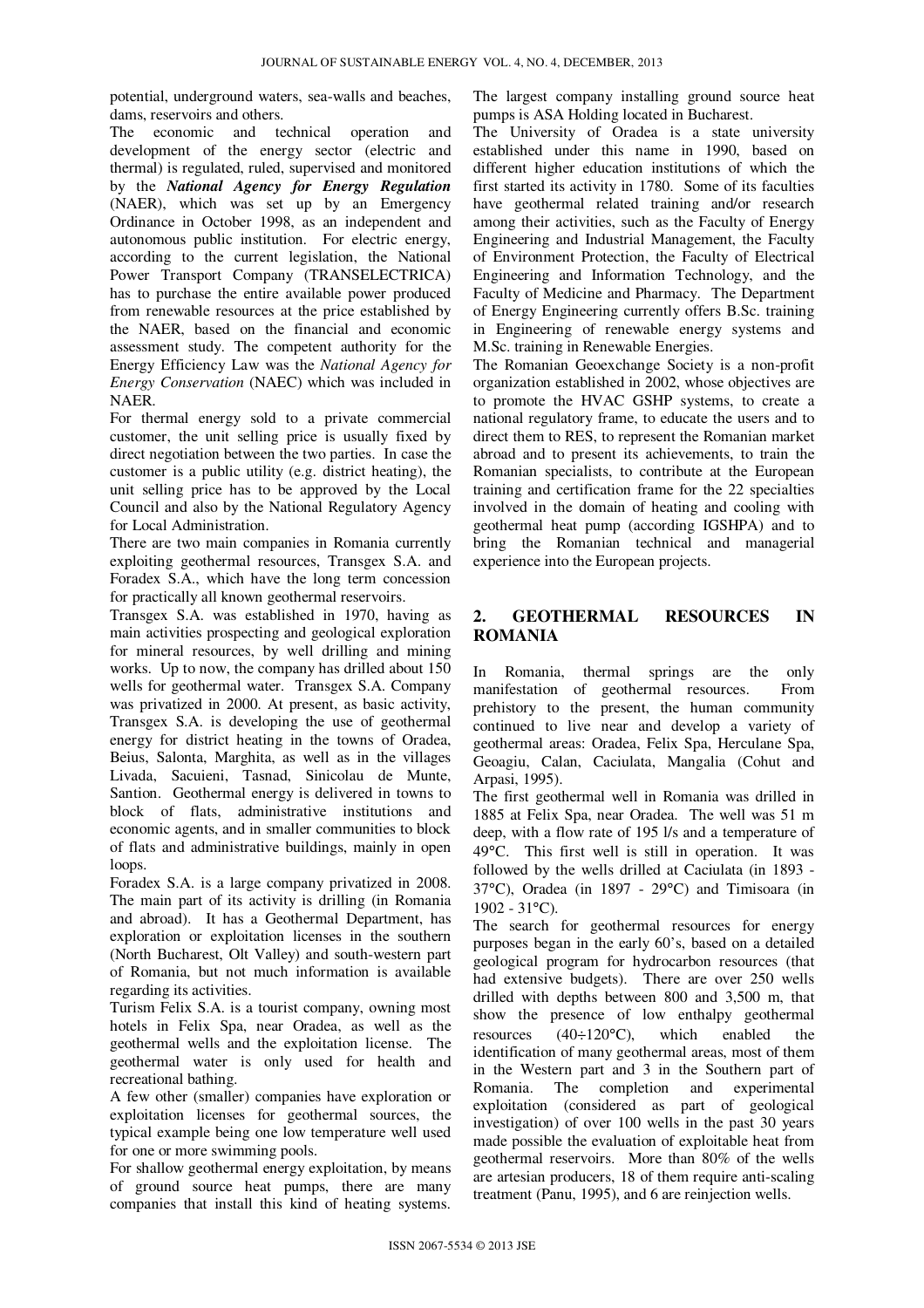The proven reserves, with the already drilled wells, are estimated at about 200 PJ for the next 20 years. The total installed capacity of the existing wells is about 480 MWt (for a reference temperature of 25°C). Out of this, only about 180 MWt is currently used, from 96 wells that are producing hot water in temperature range of 40÷115°C.

For 2010, the average flow rate was about 280 l/s, the annual energy utilization for direct use was about 360 GWh, with an average capacity factor of about 22% (Rosca, Bendea 2010). About 40 wells are used for health and recreational bathing in 16 spas that have a treatment capacity of over 850,000 people per year.

During the last 5 years, six geothermal wells have been drilled to depths ranging from 1,700 m to 2,500 m, of which one was unsuccessful (dry and cold), and three are producing geothermal water with wellhead temperatures of between 70°C and 90°C.

The geothermal systems discovered on the Romanian territory are located in porous permeable formations such as Pannonian sandstone, interbedded with clays and shales specific for the Western Plain, and Senonian specific for the Olt Valley. Some geothermal systems are located in carbonate formations of Triassic age in the basement of the Pannonian Basin, and of Malm-Aptian age in the Moesian Platform (Figure 1).



**Fig 1. Location of the main Romanian geothermal reservoirs**

The *Pannonian geothermal aquifer* is multilayered, confined and is located in the sandstones at the basement of the Upper Pannonian (late Neocene age), on an approximate area of  $2,500 \text{ km}^2$  along the Western border of Romania, from Satu Mare in the North, to Timisoara and Jimbolia in the South. The aquifer is situated at the depth of 800 to 2,400 m. It was investigated by more than 100 geothermal wells, all possible producers, out of which 37 are currently exploited. The thermal gradient is 45÷55°C/km. The wellhead temperatures range between 50 and 85°C. The mineralization (TDS) of the geothermal waters is 4÷5 g/l (sodium-bicarbonate-chloride type) and most of the waters show carbonate scaling, prevented by down-hole chemical inhibition. The combustible gases, mainly methane, are separated from the geothermal water and rarely used. The wells are produced mainly artesian and very few of them with downhole pumps.

The main geothermal areas are - from North to South - Satu Mare, Tasnad, Acas, Marghita, Sacuieni, Salonta, Curtici-Macea-Dorobanti, Nadlac, Lovrin, Tomnatic, Sannicolau Mare, Jimbolia and Timisoara. The main uses are: heating of 10 hectares of greenhouses; district heating for about 2,500 flats, only sanitary hot water supply for 2,200 flats, health and recreational bathing, and fish farming. Other applications, such as ceramics drying, timber drying; hemp and flax processing, went broke and stopped operations (Bendea and Rosca, 1999).

The *Oradea geothermal reservoir* is located in the Triassic limestone(s?) and dolomites at depths of  $2,200\div 3,200$  m, on an area of about 75 km<sup>2</sup>, and it is exploited by 12 wells with a total flow rate of 140 l/s geothermal water with well head temperatures of 70÷105°C. There are no dissolved gases, the mineralization is  $0.9 \div 1.2$  g/l, the water being of calcium-sulphate-bicarbonate type. The Oradea Triassic aquifer is hydrodynamically connected to the Felix Spa Cretaceous aquifer, and together are part of the active natural flow of water. The water is about 20,000 years old and the recharge area is in the Northern edge of the Padurea Craiului Mountains and the Borod Basin. Although there is a significant recharge of the geothermal system, the exploitation with a total flow rate of over 300 l/s generates pressure draw down in the system that is prevented by reinjection. Reinjection is the result of successful completion and beginning operation of the first doublet in the Nufarul district in Oradea city, in October 1992 (Lund, 1997). The Felix Spa reservoir is currently exploited by six wells, with depths between 50 and 450 m. The total flow rate available from these wells is 210 l/s. The geothermal water has wellhead temperature of 36÷48°C and is potable. The annual utilization of geothermal energy in Oradea is representing almost 35% of the total geothermal heat produced in Romania.

The *Bors geothermal reservoir* is situated about 6 km north-west of Oradea. This reservoir is completely different from the Oradea reservoir, although both are located in fissured carbonate formations. The Bors reservoir is a tectonically closed aquifer, with a small surface area of  $12 \text{ km}^2$ . The geothermal water has  $13$ g/l TDS, 5  $Nm^3/m^3$  GWR, and a high scaling potential, prevented by chemical inhibition. The dissolved gasses are 70%  $CO<sub>2</sub>$  and 30%  $CH<sub>4</sub>$ . The reservoir temperature is higher than 130°C at the average depth of 2,500 m. The artesian production of the wells could only be maintained by reinjecting the whole amount of extracted geothermal water, and of colder water from shallower wells during the summer. In the past, three wells were used to produce a total flow rate of 50 l/s, and two other wells were used for reinjection, at a pressure that did not exceed 6 bar. The geothermal water was used for heating 12 ha of greenhouses (now bankrupt, stopped operation). The dissolved gasses were partially separated at 7 bar, which is the operating pressure, and then the fluid is passed through heat exchangers before being reinjected. The installed power is about 8 MWt, and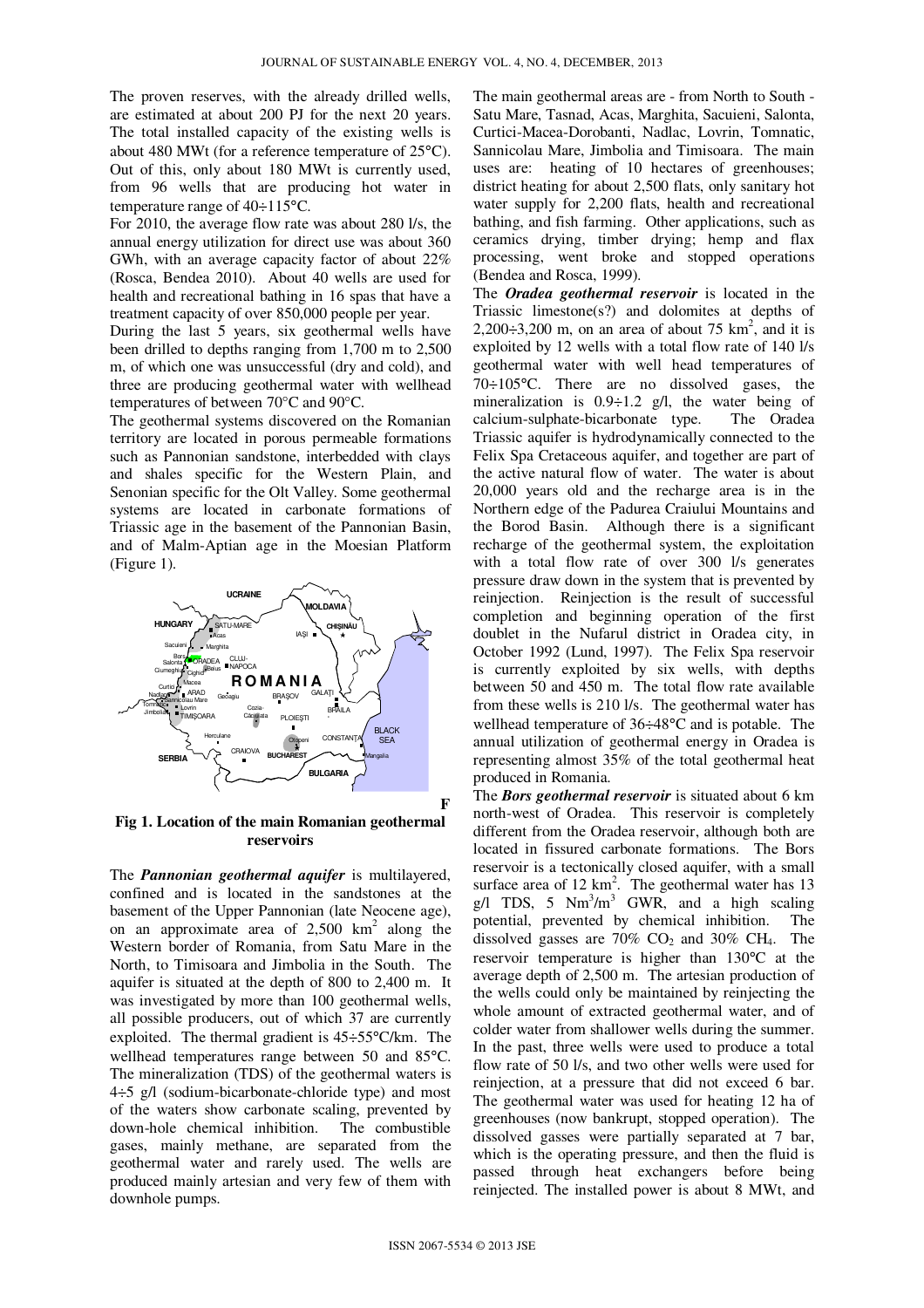the annual energy savings was about 3,000 toe. This reservoir is currently not exploited at all.

The Beius geothermal reservoir is situated about 60 km south-east of Oradea. The reservoir is located in fissured Triassic calcite and dolomite 1,870 – 2,370 m deep. The first well has been drilled in 1996, down to 2,576 m. A line shaft pump was set inside the well in 1999, now producing up to 45 l/s geothermal water with 83°C wellhead temperature. A second well has been drilled in early 2004, and a line shaft pump was being installed later that year and can also produce up to 45 l/s geothermal water with 85°C wellhead temperature. The geothermal water from these wells has a low mineralization (462 mg/l TDS), and 22.13 mg/l NCG, mainly  $CO_2$  and 0.01 mg/l of H<sub>2</sub>S. The geothermal water from both wells is currently used to supply district heating to part of the town of Beius (for a district heating system with 10 substations supplying a block of flats area, two hospitals, two schools, public buildings, for heating system of many individual houses in open loop, swimming pool, etc.).

The *Ciumeghiu geothermal reservoir* is also located in the Western Plain, 50 km South to Oradea. The geothermal water has a wellhead temperature of 105°C and high mineralization (5-6 g/l TDS), with strong carbonate scaling potential (prevented by chemical inhibition at the depth of 400 m). The aquifer is located in Lower Pannonian age gritstone, at an average depth of 2,200 m. The main dissolved gas is CH<sub>4</sub>, the GWR being  $3 \text{ Nm}^3/\text{m}^3$ . The reservoir was investigated by 4 wells, but only one was in use (until the greenhouses in the area have been closed), with a capacity of

5 MWt (of which 1 MWt from the separated combustible gasses). The geothermal water was used for heating greenhouses (bankrupt, stopped operation). The *Cozia-Calimanesti geothermal reservoir* (Olt Valley) produces artesian geothermal water, with flow rates between 8.5 and 22 l/s, and shut-in wellhead pressures of 30÷33 bar, from fissured siltstones of Senonian age. The reservoir depth is 2,700÷3,250 m, the well head temperature is 70÷95°C, the TDS is 15.7 g/l, and there is no major scaling (only minor deposition and some corrosion were observed during years of operation). The GWR is  $1\div 2.0 \text{ Nm}^3/\text{m}^3$  (90%) methane). Although the reservoir was exploited for more than 25 years, there is no interference between the wells and no significant pressure draw down. The thermal potential possible to be achieved from the 4 wells is about 14 MWt (of which 3.5 MWt from the combustible gases – if used), but only about 7 MWt is used at present. The energy equivalent gained in this way is 3,500 toe/year. The geothermal water is mainly used for district heating (2,250 equivalent flats), and for health and recreational bathing.

The *Otopeni geothermal reservoir* is located North to Bucharest. It is only partially delimited (about 300  $km<sup>2</sup>$ ). The 23 drilled wells (of which only 17 potential producers or injectors) show a huge aquifer located in fissured limestone and dolomites, situated at a depth of 2,000÷3,200 m, belonging to the Moesian Platform. The geothermal water has wellhead temperatures of  $58 \div 84^{\circ}$ C, and a rather high TDS (1.5 $\div$ 2.2 g/l), with a

high  $H<sub>2</sub>S$  content (up to 30 ppm). Therefore, reinjection is compulsory for environmental protection. The production was carried out in the Otopeni area using downhole pumps, because the water level in the wells is at 80 m below surface. The total flow rate was 22÷28 l/s. At present, only one well is in use, almost all year round, for health and recreational bathing.

The Romanian strategic documents - National Strategy of Energy, RES Strategy and NREAP - do not specifically take into consideration the shallow geothermal energy and its potential. Currently, the figures that quantify the geothermal energy in all these documents refer to deep geothermal energy only. The geothermal maps present the location of deep geothermal reservoirs, without any concern about the shallow geothermal energy which is considered to be accessible everywhere in the country. The GEOTRAINET project documents (2008-2011 www.geotrainet.eu ) include a map of Europe in which the underground temperatures at more than 12÷15 m in Romania in the present times are between  $12\div16^{\circ}$ C. These values were stated by the GSHP specialists that monitored the temperatures acquired in the implemented applications and test drills.

## **3. UTILIZATION OF GEOTHERMAL ENERGY**

Due to economic difficulties, only a few new geothermal projects were completed during 2007- 2012. By far, the most interesting project is a binary cycle ORC geothermal power plant. In spite of its small installed capacity (0.05 MWe) it represents the first step in this direction (of producing electricity from geothermal water) after many years. It has been commissioned in November 2012 and it is assumed to produce 0.4 GWe each year. It represents a small amount of the total electricity production in Romania  $(0.000645\%)$ , but is still a beginning. By 2015, total projected capacity for geothermal power plants will be about 1.2 MWe, having 10 GWhe electricity production.

Other new projects are a district heating in open loops, and one geothermal project for bathing and swimming. Also, some existing district heating systems were developed. Many of the geothermal operations completed before 2007 continued to operate, with some exceptions where the users went broke and closed their operations (mainly greenhouses).

All operations from reservoirs with 0 l/s production have been closed during the last 5 years. These were expected to resume operation in the short or medium term future, or to start new operations, but it did not happen yet.

The main direct uses of geothermal heat are (Table 1): district heating and individual space heating, and health and recreational bathing. In a few places geothermal energy is also used for greenhouse heating (about 10 ha), fish farming (a few farms), industrial processes, and drying. Detailed data on installed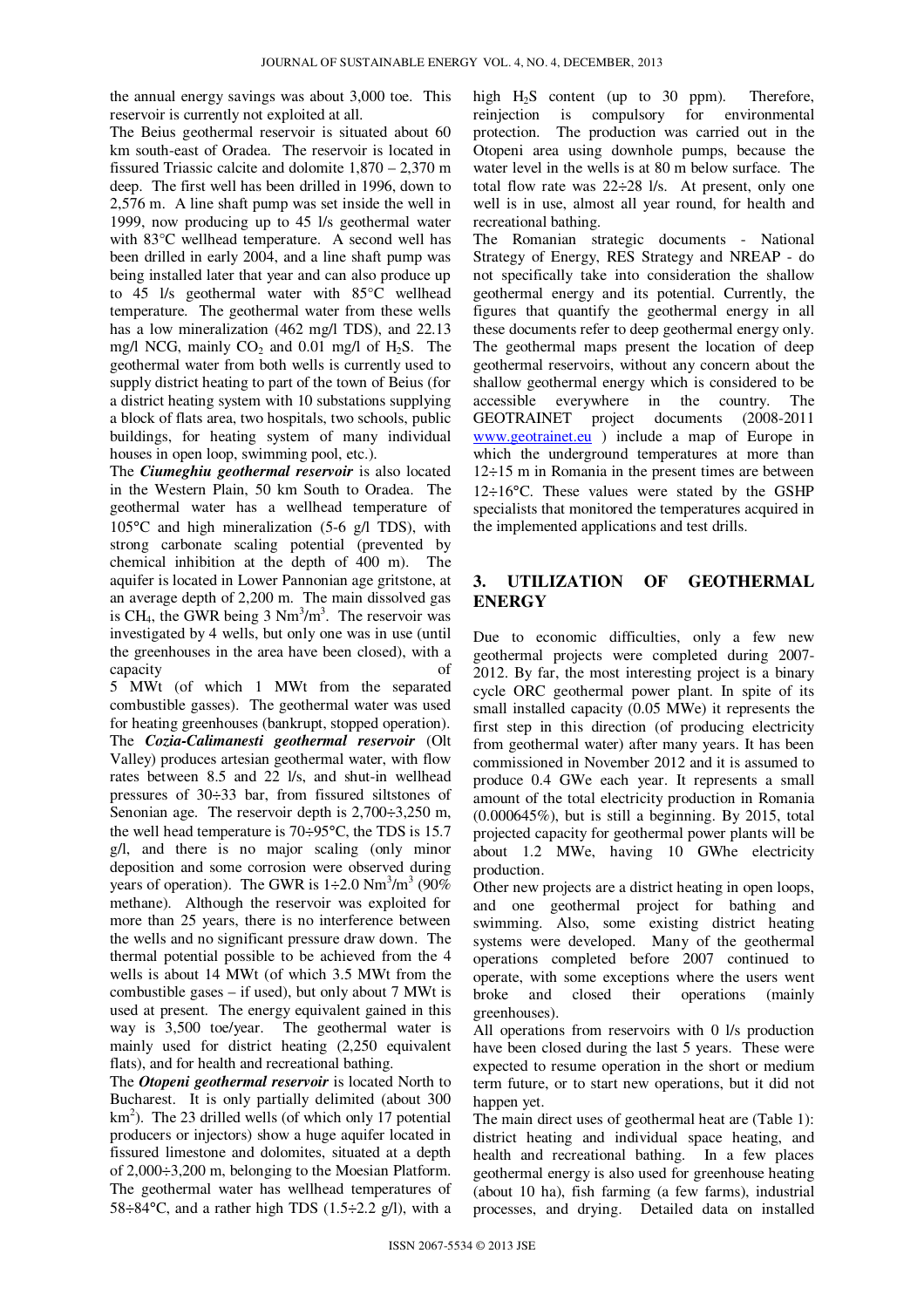capacity and annual energy used is not available by type of utilization. In areas where the available wellhead temperature is rather low, geothermal water is only used for health and recreational bathing (e.g. Felix spa), or for fish farming, depending on the chemical composition. In other areas, even if the temperature is higher, the geothermal water is still used only for bathing (e.g. Acas-Beltiug and Tasnad), or for fish farming (e.g. Santandrei). In other areas, with higher temperatures and in larger communities, geothermal water is first used for district heating (Table 2), some industrial processes, and only a part of the heat depleted water is used for bathing (or for fish farming), the rest being reinjected.

|                                      | <b>Geothermal DH Plants</b> |                               |                         | Geothermal heat in<br>agriculture and industry | Geothermal heat in<br>balneology and other |                               |  |
|--------------------------------------|-----------------------------|-------------------------------|-------------------------|------------------------------------------------|--------------------------------------------|-------------------------------|--|
|                                      | Capacity<br>$(MW_{th})$     | Production<br>$(GWh_{th}/yr)$ | Capacity<br>$(MW_{th})$ | Production<br>$(GWh_{th}/yr)$                  | Capacity<br>$(MW_{th})$                    | Production<br>$(GWh_{th}/yr)$ |  |
| In operation<br>end of 2012          | 158                         | 300                           | 8                       | 50                                             | 10                                         | 12                            |  |
| Under<br>construction<br>end of 2012 | $\mathfrak{D}$              | 5.2                           |                         |                                                |                                            |                               |  |
| Total projected<br>by 2015           | 30                          | 76.5                          |                         |                                                |                                            |                               |  |

|  |  |  | Table 1. Present and planned geothermal district heating plants and other direct uses |
|--|--|--|---------------------------------------------------------------------------------------|
|--|--|--|---------------------------------------------------------------------------------------|

| Locality         | <b>Plant Name</b> | Year<br>commiss. | Is the heat<br>from geo-<br>thermal<br>CHP? | Is cooling<br>provided<br>from geo-<br>thermal? | Installed<br>geotherm.<br>capacity<br>$(MW_{th})$ | Total<br>installed<br>capacity<br>$(MW_{th})$ | 2012 geo-<br>thermal<br>heat prod.<br>$(GWh_{th}/y)$ | Geother.<br>share in<br>total prod.<br>$(\%)$ |
|------------------|-------------------|------------------|---------------------------------------------|-------------------------------------------------|---------------------------------------------------|-----------------------------------------------|------------------------------------------------------|-----------------------------------------------|
| Oradea           | Iosia Nord        | 2005             | N <sub>O</sub>                              | N <sub>O</sub>                                  | 19                                                | 24.2                                          | 25                                                   | 78.5                                          |
| Oradea           | Nufarul           | 1992             | N <sub>O</sub>                              | N <sub>O</sub>                                  | 5                                                 | 5                                             | 10                                                   | 100                                           |
| Oradea           | Calea<br>Aradului | 2002             | NO                                          | N <sub>O</sub>                                  | 1.6                                               | 1.6                                           | 3.9                                                  | 100                                           |
| <b>Beius</b>     | Beius             | 2001             | NO                                          | NO                                              | 21                                                | 21                                            | 25.6                                                 | 100                                           |
| Sannicolau       | Sannicolau        | 1980's           | NO                                          | NO                                              | 2.7                                               | 2.7                                           | 3.3                                                  | 100                                           |
| Saravale         | Saravale          | 1980's           | NO                                          | NO                                              | 1.34                                              | 1.34                                          | 2.21                                                 | 100                                           |
| Lovrin           | Lovrin            | 1980's           | N <sub>O</sub>                              | N <sub>O</sub>                                  | 1.44                                              | 1.44                                          | 2.16                                                 | 100                                           |
| Jimbolia         | Jimbolia          | 1980's           | N <sub>O</sub>                              | N <sub>O</sub>                                  | 1.44                                              | 1.44                                          | 2.85                                                 | 100                                           |
| Teremia          | Teremia           | 1980's           | NO                                          | N <sub>O</sub>                                  | 1.88                                              | 1.88                                          | 3.45                                                 | 100                                           |
| Calimanesti      | Calimanesti       | 1980's           | NO                                          | N <sub>O</sub>                                  | 10.73                                             | 10.73                                         | 18.7                                                 | 100                                           |
| Otopeni          | Otopeni           | 1980's           | NO.                                         | NO                                              | 10.6                                              | 10.6                                          | 17.67                                                | 100                                           |
| Moara<br>Vlasiei | Moara<br>Vlasiei  | 1980's           | NO.                                         | N <sub>O</sub>                                  | 29.9                                              | 29.9                                          | 33.5                                                 | 100                                           |
| total            |                   |                  |                                             |                                                 | 106.63                                            | 111.83                                        | 148.34                                               |                                               |

**Table 2. Existing geothermal district heating plants, individual sites**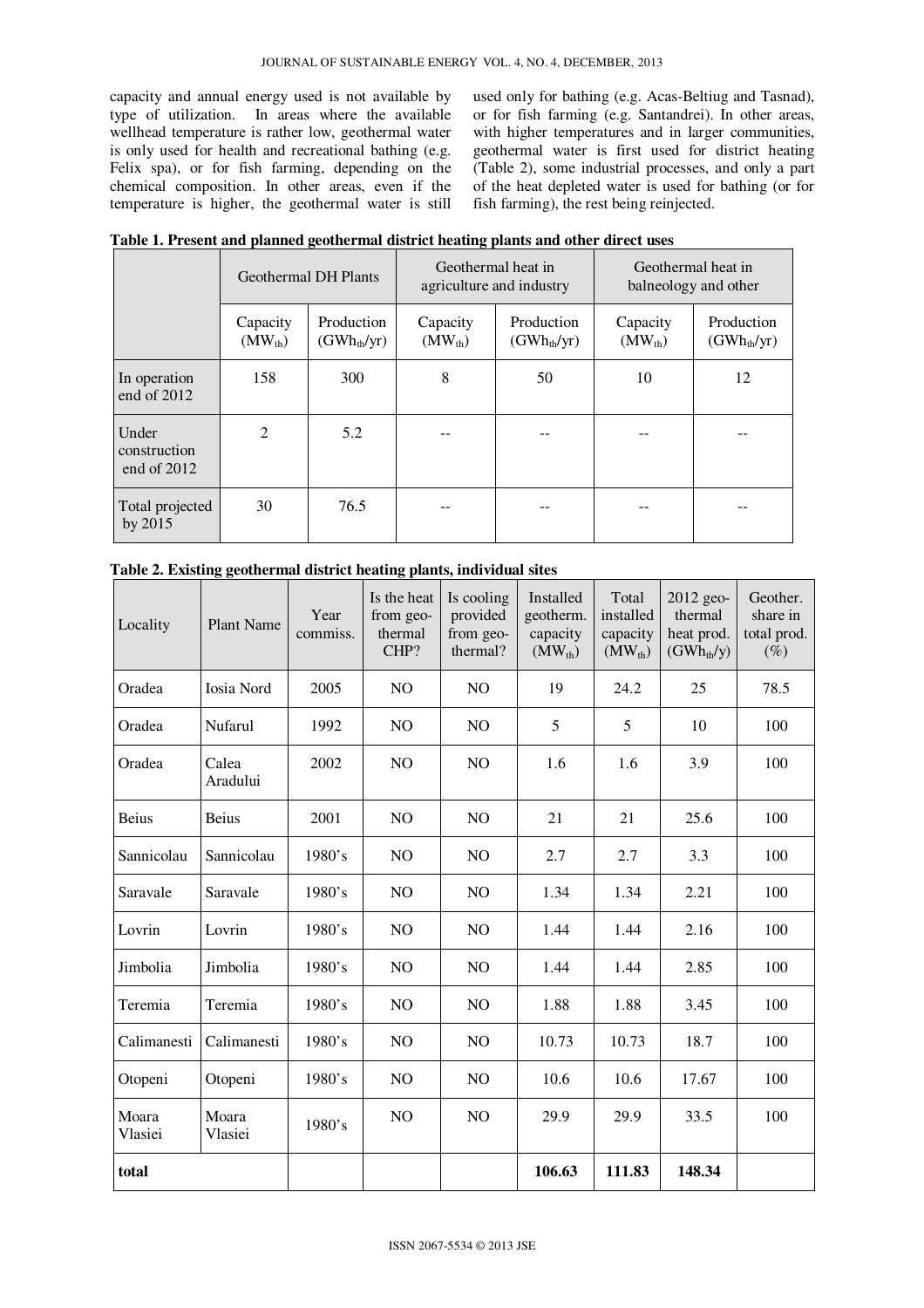The market for ground source heat pumps GSHP practically opened in Romania only in the late 1990' and is now developing quite well. Because nowadays there are no technical norms for GSHP applications, it is still impossible to obtain data from all companies installing such systems. They are systematically avoiding openly present their applications as references. On the other hand, there are not central or local authorities, Governmental institutions or Agencies, specially appointed to keep the evidence (traceability), to certify, to authorize and to monitor the performance of the applications, and this is another reason for the lack of reliable data.

At the beginning, in the first 7-8 years after 1990, the favored solutions in GSHP applications were ground water wells and, rarely, horizontal ground heat exchangers. These technologies were suitable for small applications and for specific geographic and climatic areas in the country. In the last years, the larger applications required larger water flows that are not accessible in all potential locations. This is why the borehole heat exchangers became more and more common especially for commercial buildings. Table 3 presents the total length of largest GSHP systems built in Romania.

**Table 3. Large GSHP systems with borehole heat exchangers (BHE) longer than 10000 m** 

| <b>City, Name</b>                               | No. of<br>BHE | Depth<br>BHE | <b>Total</b><br><b>BHE</b> |
|-------------------------------------------------|---------------|--------------|----------------------------|
|                                                 |               | [m]          | [m]                        |
| Magurele - Bucharest,<br>ELI-NP (under constr.) | 1080          | 125          | 135000                     |
| Valul lui Traian,<br>Cardinal Motors (2009)     | 357           | 70           | 24990                      |
| Snagov, Vila 23 Hotel<br>(2008)                 | 224           | 70           | 15680                      |
| Focsani, ARTIFEX<br>(2012)                      | 120           | 125          | 15000                      |
| Bucharest, Midocar Est<br>(2008)                | 144           | 75           | 10800                      |
| Bucharest, Green City<br>Hall (under constr.)   | 80            | 125          | 10000                      |

A lot of foreign investors or dealers of products manufactured abroad "imported" in Romania the GSHP technology from the manufacturers' country (Germany, Austria etc.). Nowadays the total price for drilling, "U" pipe mounting and cementing the geothermal heat exchanger is in the range 15-35 Euro/m and depends of the depth, the diameter, the number of drillings, the soil type and drilling technology, the accessibility in the site etc. The drilling for both open and closed systems is not specifically regulated by the authorities but is considered as any regular water supply drilling. For closed-loop systems the current drilling depth is  $70 \div$ 120 m.

Deep geothermal energy is extracted by means of geothermal water. Out of the six wells drilled in the last 5 years, one was drilled by Foradex, as

exploration well, in an area not yet explored in the southern part of Romania, and was rather unsuccessful, having too low flow rate and too low wellhead temperatures for energy uses. Five wells were drilled by Transgex in the western part of Romania, in areas where geothermal resources have already been identified (Diosig, Tasnad, Beius, and two in Oradea).

There are no public utilities actually operating geothermal systems. Geothermal district heating systems are operated only by one of the two companies mentioned before (Transgex). In all cases though, the distribution network is public property, according to the Romanian legislation. For this reason, the public utilities that have part or all their heat supplied form geothermal resources (e.g. the town of Beius) have at least one person in charge of supervising the geothermal part of the system.

The only Governmental project involving shallow geothermal energy was initiated in 2006 by a Government decision and was targeted to 10 rural schools. The chosen solution was "open loop technology" (in order to use the existing water supply well and to drill only the reinjection well), but the "standard" project was not suitable for all the 10 locations. For this reason, nowadays only 5 from 10 of applications are still functional. None of these are monitored for metering the performance and quantity of renewable energy extracted. All these applications were for heating-only purposes (in summer time, the schools are not open for recreational activities especially in rural areas). The total allocated amount was under 1 million Euro, equally shared between the 10 projects, and it included the cost of indoor distribution sub-systems, too.

Based on the little available information, the heating capacity of the ground source heat pumps installed in Romania by the end of 2012 is estimated at about 20 MWt (Table 4).

|                               | Geothermal Heat Pumps (GSHP) |                         |                                       |  |  |
|-------------------------------|------------------------------|-------------------------|---------------------------------------|--|--|
|                               | Number                       | Capacity<br>$(MW_{th})$ | Production<br>(GWh <sub>th</sub> /yr) |  |  |
| In operation<br>end of $2012$ | 400*                         | $20*$                   | $32*$                                 |  |  |
| Projected<br>by 2015          | 300                          | 15                      | 100                                   |  |  |

**Table 4. Shallow geothermal energy, ground source heat pumps (GSHP)**

\* estimate

The number of employees with a university degree of Transgex S.A. increased slowly after 2000, when the company was privatized, as geothermal is currently its main business. In the last five years the company also paid foreign experts for consulting, whenever needed. Foradex S.A. was a large state owned company privatized in September 2007. The main part of its